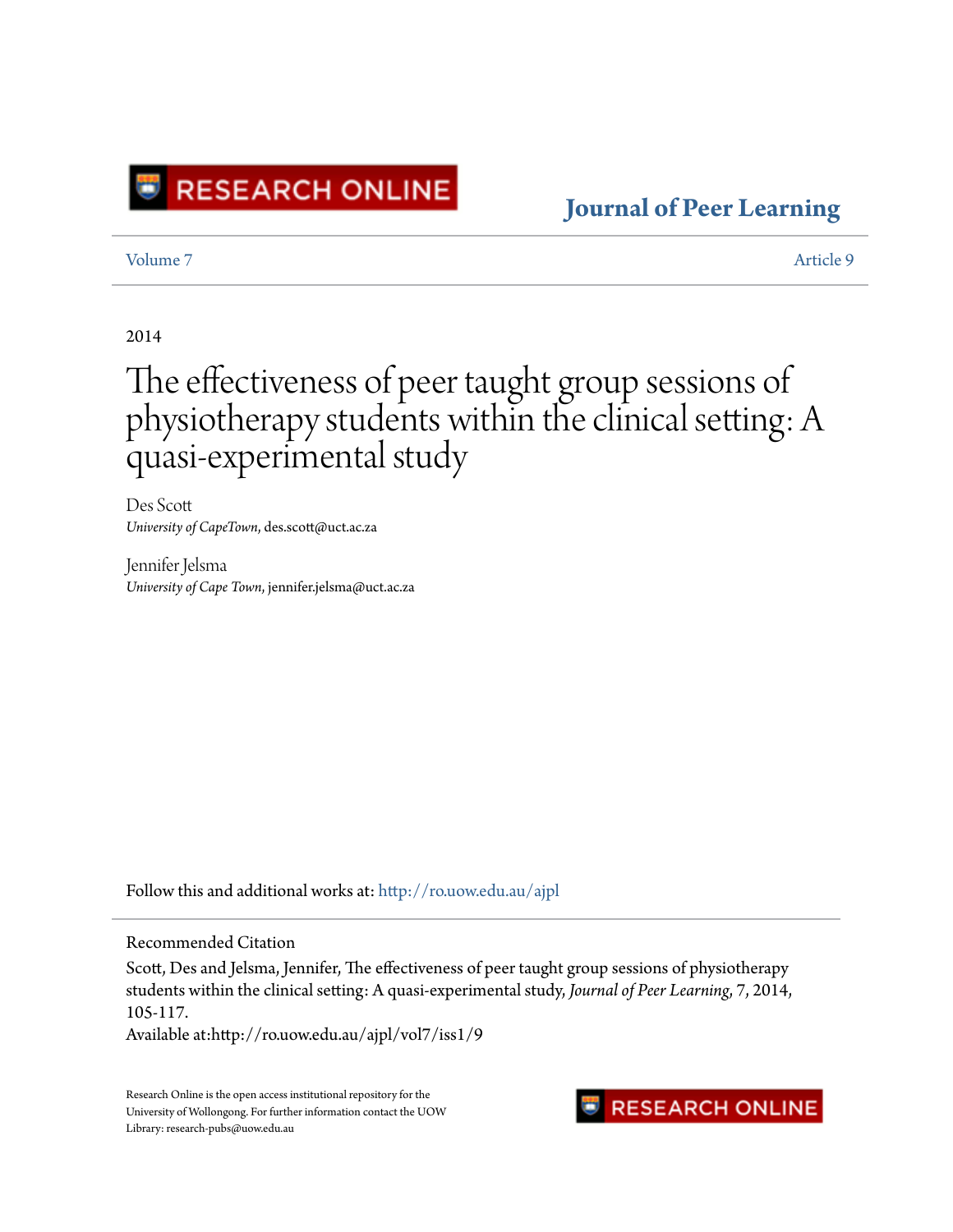Journal of Peer Learning (2014) 7: 105-117

## The effectiveness of peer taught group sessions of physiotherapy students within the clinical setting: A quasi experimental study

Des Scott and Jennifer Jelsma

#### ABSTRACT

The study aimed to investigate whether learning from peers, learning from a clinical educator, or being the peer teacher during clinical group sessions was more effective at enhancing student learning outcomes for different health conditions. A secondary aim was to determine which method students found more satisfactory. Physiotherapy students at the University of Cape Town were sent to different paediatric sites for clinical experience, including a children's convalescent home, two special schools, a day care centre for children with severe disabilities, and a mainstream school. The research design was quasi-experimental in that different teachers (peer vs. educator) were assigned randomly to each health condition. All 38 third year students were eligible for inclusion in the study. Approximately 10 students attended each weekly group teaching session, which was either peer-led or educatorled. Students were required to complete a test covering content taught by the different teachers. The nature of the person presenting to the small group did not have an impact on test scores. There were no significant differences in students' mean test scores between the peer-led, educator-led, or self-led conditions. However, test scores were significantly higher in the health conditions with severe disability than the other conditions. Students also reported higher satisfaction with clinical educator teaching.

#### BACKGROUND

Clinical education of physiotherapy students is key to their training (Ernstzen, Bitzer, & Grimmer-Somers, 2009) and several educational methods are used to ensure that students gain appropriate knowledge, skills, and attitudes to practice. The traditional model has been the 1:1 method, whereby a student works closely under the supervision of the physiotherapist at a clinical site and receives 1:1 guidance from a clinical educator from the learning institution (Moore, Morris, Crouch, & Martin, 2003). However, with the increasing number of students in clinical training and the need to give them a broader scope of practice, other teaching and learning methods have needed to be introduced (Morris & Stew, 2007). These include the 2:1 model of supervision and small group teaching, making use of either a faculty educator (Delany & Bragge, 2009) or peer teaching (Steinert, 2004).

Peer learning is described by Boud, Cohen, and Sampson (1999) as "the use of teaching and learning strategies in which students learn with and from each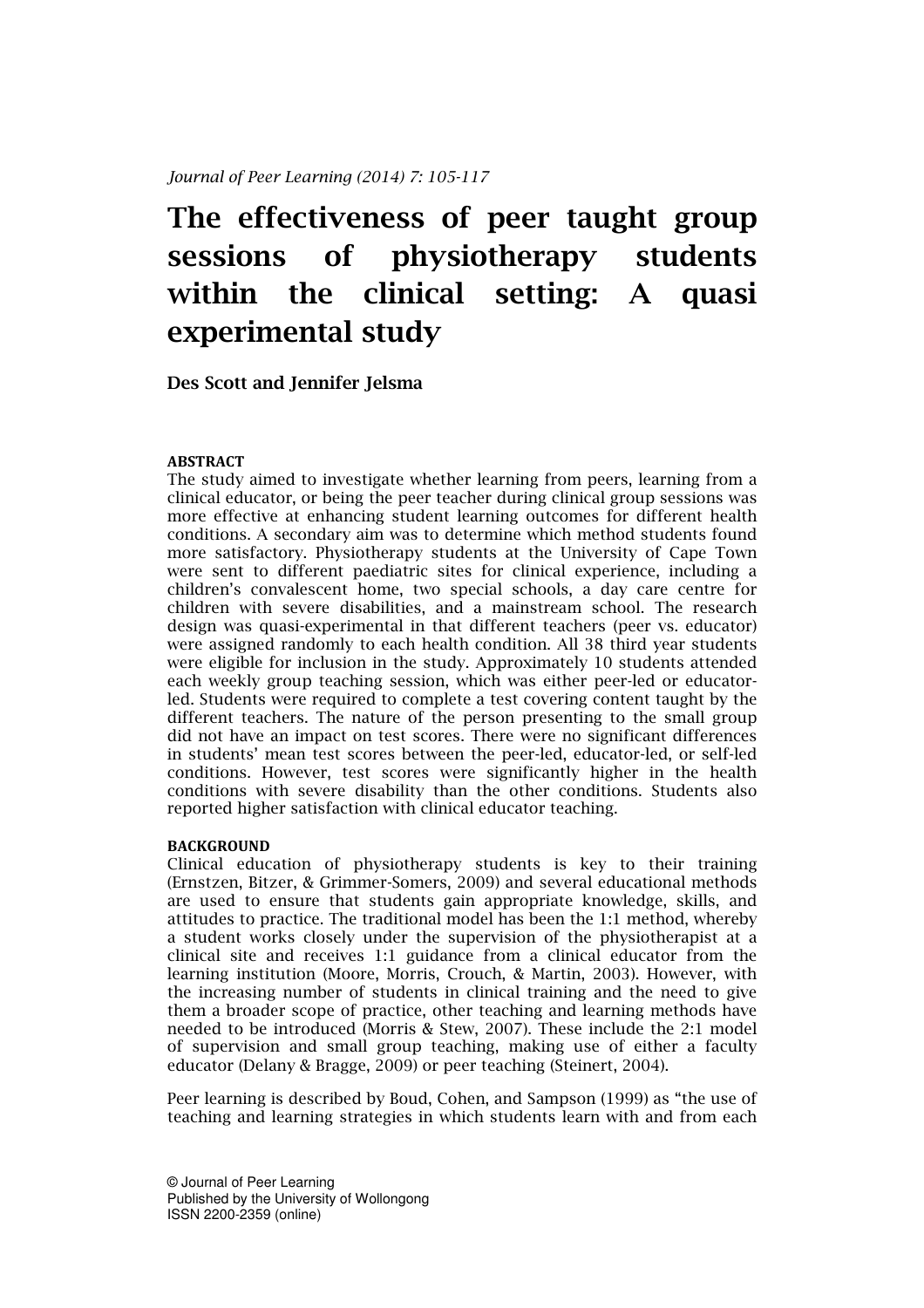other without the immediate intervention of a teacher" (pp. 413-414). The authors also refer to "reciprocal peer learning" which usually involves students of the same level having an opportunity to act as both the teacher and the learner within a group. The emphasis is not only on content, but also on the emotional support that students offer each other (Bulte, Betts, Garner, & Durning, 2007). Collaborating within a group of peers promotes students' ability to learn from each other and to work together (Ten Cate & Durning, 2007a).

The advantages of peer teaching have been well documented by many authors and summarised by Ten Cate and Durning (2007a). Peer teaching motivates peer teachers to engage in greater depth with the topic that they are presenting, thereby improving the quality of their learning process. Improved cognition should therefore be achieved with better retention of knowledge, which builds confidence and self esteem in the peer teacher. This is also a useful method to encourage independent, self directed learning in students, which is a step towards instilling a sense of lifelong learning (Boud et al., 1999).

Peer learners benefit by learning from other students at the same academic level who might be more in tune with each others' cognitive difficulties and in a better position to address them (Steinert, 2004). Having faced the same challenges, the peer teacher often understands the problems and stresses that other learners encounter and will be able to draw on their own experiences in order to assist peers with their learning (Ten Cate & Durning, 2007b). The peer learners may be more at ease in a small group environment with their peers than with an experienced teacher and therefore feel safer to make mistakes and ask questions freely. Discussion amongst peers may clarify content for the participants in a more meaningful manner (Ten Cate & Durning, 2007a).

Weaknesses of peer teaching include the fact that some peer teachers may be poorly prepared to teach the subject content, may have difficulty motivating the other students, or may be unable to control the teaching session (Bulte et al., 2007). Peer teachers also have less knowledge and clinical experience than experienced clinical educators, which may limit their ability to demonstrate clinical reasoning in a practical context (Bulte et al., 2007).

However, there is generally a lack of literature evaluating different models of clinical education (Lekkas et al., 2007), with a particular gap in quantitative evaluation of peer-led teaching compared to educator teaching in the clinical setting.

Currens (2003) and Lekkas et al. (2007) independently reviewed the literature and identified a few studies using qualitative and descriptive methods to describe different clinical education models, including peer learning. Both reviews concluded that there was insufficient evidence to prove that any one method was superior to another.

The positives and negatives of peer learning and teaching were highlighted in a review performed by Secomb (2008), who concluded that it was a valuable teaching method to maximise student learning so long as strategies were put in place to accommodate students with differing learning styles.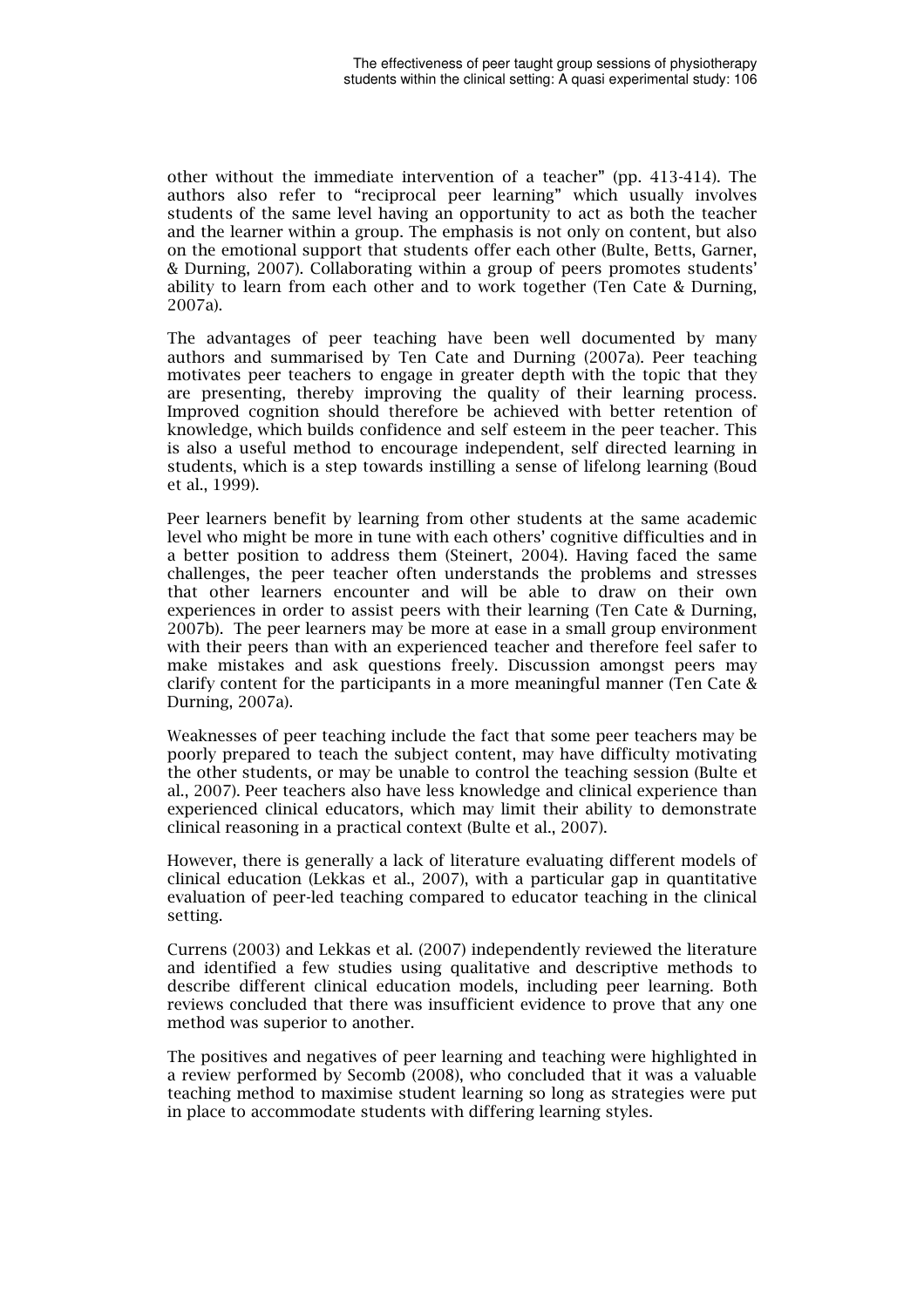Strohschein, Hagler, and May (2002) discussed the collaborative model used in clinical education whereby students work together in a group and are encouraged to take more responsibility for and become more independent in their own learning, but it was not compared to any other model.

The evaluation of a nursing clinical course using "Peer Active Learning Approach" (PAL) was compared to the evaluation of a non-PAL clinical course, with the outcome being a higher mean score for the rating of the PAL course (Stevens, 2008).

Ernstzen et al. (2009) used a questionnaire to investigate physiotherapy educators' and students' perceived value of different teaching and learning opportunities in the clinical setting, including peer teaching. While educators valued group sessions and individual sessions equally, students valued individual sessions with an educator more highly. Students rated learning from peers more highly than educators did.

A randomised control trial investigating the efficacy of peer learning using healthcare students receiving instruction in basic life support from either a student teacher or clinical tutor concluded there was no significant difference in the examination results of the two groups or in the student ratings of the quality of the different educational methods (Perkins, Hulme, & Bion, 2002)

More recently a few quantitative studies have been published. Between 2007– 2010 a study with medical students learning spinal manipulation skills from either a professional teacher or student teacher was performed (Knobe et al., 2012). The outcomes of a clinical examination for the two groups were compared, as well as results of a qualitative questionnaire. In this case it was concluded that students learn complex skills better from a professional teacher than from peers. Students also rated learning from professionals higher than from peers.

In 2011, a study to assess the education standard and clinical examination outcome in two groups of otorhinolaryngology students was conducted. One group received peer teaching and the other physician teaching. There was no statistical difference in the examination mark or evaluation of educational quality for either teacher group (Kemper, Linke, Zahnert, & Neudert, 2014).

At the University of Cape Town, group teaching has been incorporated into the clinical learning of physiotherapy students. Due to the limited evidence available on whether clinical group sessions run by peer teachers result in equivalent learning outcomes to sessions taught by clinical educators, the need to investigate this arose.

### **Objectives**

The specific objectives for the study were to:

- Compare student test scores following peer-led teaching and clinical educator-led teaching in a clinical group session.
- Determine whether the peer teacher learns more and therefore scored higher in the test on the sections they prepared and presented compared to their test scores for sections presented by their peers and by the clinical educator.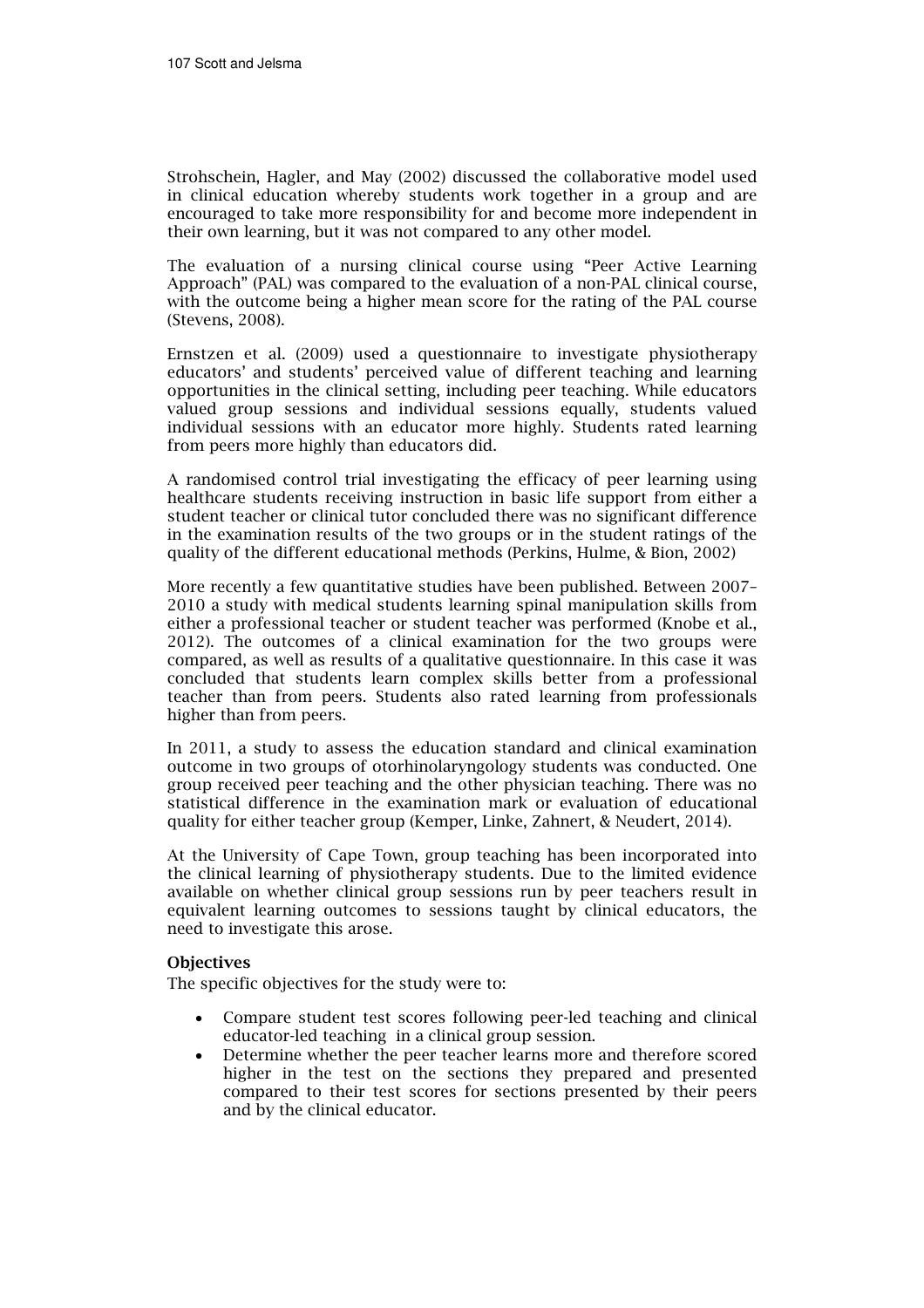- Establish whether there was a difference in knowledge gained in the various health conditions by comparing the scores for each placement.
- Establish the degree of student satisfaction with each form of learning used and whether one method was more satisfactory than the others.

The null hypotheses, as applied to the first three objectives, are that there is no difference for the test scores for peer-led and educator-led teaching.

#### Research setting

Students from the Department of Health and Rehabilitation Sciences at the University of Cape Town are sent to one of four–five different paediatric sites to gain clinical experience during the third year of their four year BSc Physiotherapy training. The paediatric sites each have children with specific health conditions. In 2012 these included:

- A convalescent home for young children not well enough to be sent home after being in an acute care hospital. Most of these children were developmentally delayed.
- A special school catering for children with cerebral palsy.
- Another special school for children with birth defects such as spina bifida and congenital muscle disease.
- A day care centre for children with severe physical and mental limitations.

A fifth site was added in 2013, a mainstream school for typically developing children.

The length of each clinical block was five weeks and two to three students were placed at each site. The students managed patients under the guidance of a clinician. Students also received clinical supervision once a week from one of three clinical educators from the university. This supervision consisted mostly of 1:1 and 2:1 teaching methods. In addition, a group teaching session was held once a week at each of the paediatric sites in turn and was attended by all the students (approximately ten). This was coordinated by the same clinical educator each week and made use of either peer-led or clinical educator-led teaching. The health conditions covered during the group teaching sessions are shown in Table 1. Ten questions covering the health condition at each of the four sites were included in a test at the end of the five week block, totalling 40 questions.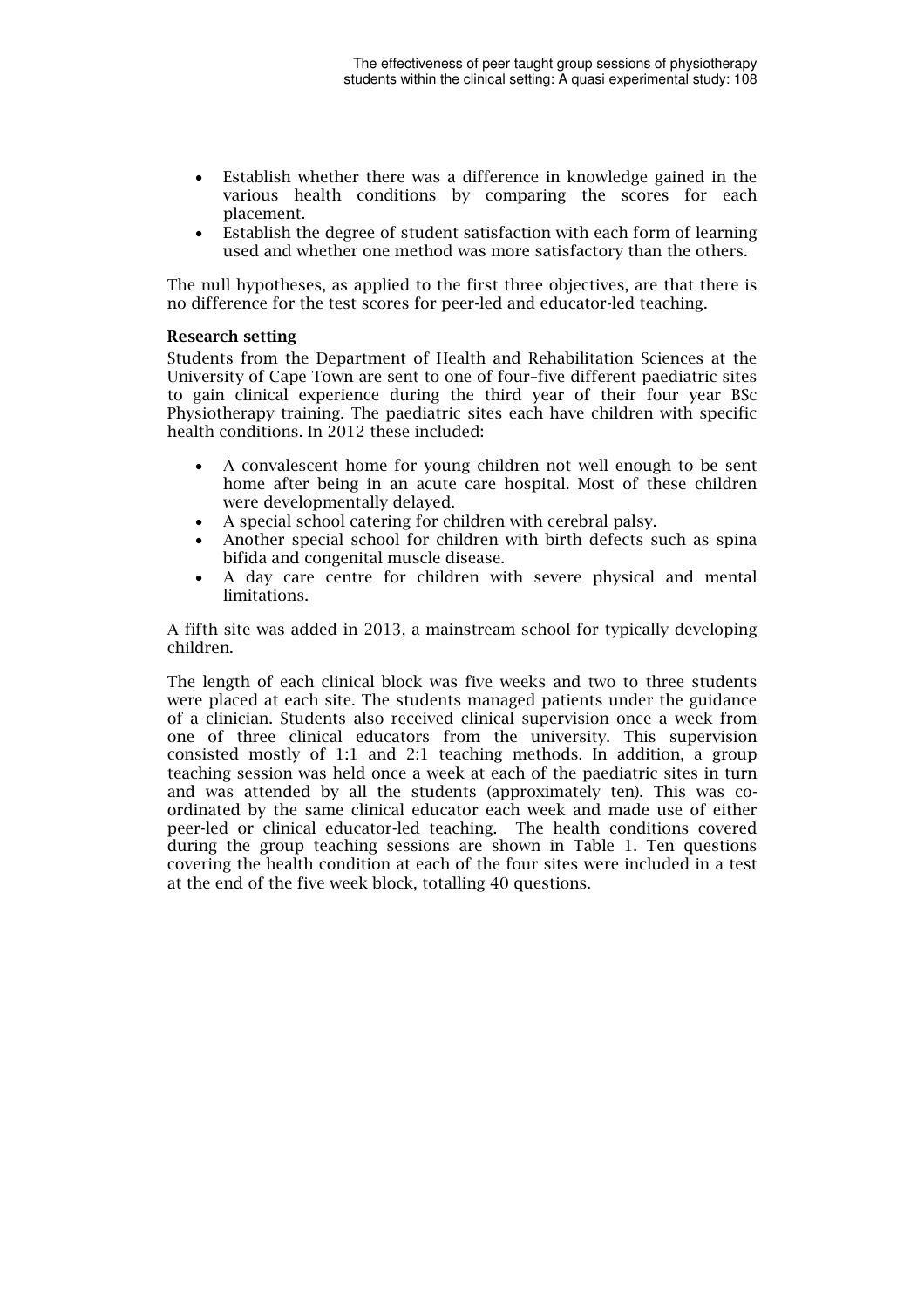Table 1 Health conditions taught at each site by either student peer or clinical educator

|                                          |                        | <b>Group teaching site</b>                                                          | <b>Health conditions taught</b>                                                                                                          | Led by               |
|------------------------------------------|------------------------|-------------------------------------------------------------------------------------|------------------------------------------------------------------------------------------------------------------------------------------|----------------------|
| <b>BLOCK 1</b><br>April-<br>May          | week<br>1              | Convalescent home for<br>young children                                             | Normal and delayed<br>development of babies and<br>voung children.                                                                       | Clinical<br>educator |
|                                          | week<br>$\overline{2}$ | Special school for<br>children with birth defects                                   | Duchene's Muscular<br>Dystrophy<br>Spinal Muscular Atrophy<br>Spina Bifida<br>Spinal cord lesions                                        | Student<br>peer      |
|                                          | week<br>3              | Special school for<br>children with cerebral<br>palsy                               | Spastic quadriplegia<br>Spastic diplegia<br>Spastic hemiplegia<br>Ataxic cerebral palsy                                                  | Student<br>peer      |
|                                          | week<br>4              | Day care centre for<br>children with profound<br>mental and physical<br>limitations | Spastic cerebral palsy with<br>severe intellectual deficit.<br>Hypotonia with severe<br>intellectual deficit. Athetoid<br>cerebral palsy | Student<br>peer      |
|                                          | week<br>5              | Day care centre for<br>children with profound<br>mental and physical<br>limitations | Test and feedback session                                                                                                                | Clinical<br>educator |
| <b>BLOCK 2</b><br>July-<br><b>August</b> | week<br>1              | Convalescent home for<br>young children                                             | Normal and delayed<br>development of babies and<br>young children.                                                                       | Student<br>peer      |
|                                          | week<br>2              | Special school for<br>children with birth defects                                   | Duchene's Muscular<br>Dystrophy<br>Spinal Muscular Atrophy<br>Spina Bifida<br>Spinal cord lesions                                        | Clinical<br>educator |
|                                          | week<br>3              | Special school for<br>children with cerebral<br>palsy                               | Spastic quadriplegia<br>Spastic diplegia<br>Spastic hemiplegia<br>Ataxic cerebral palsy                                                  | Student<br>peer      |
|                                          | week<br>4              | Day care centre for<br>children with profound<br>mental and physical<br>limitations | Spastic cerebral palsy with<br>severe intellectual deficit.<br>Hypotonia with severe<br>intellectual deficit. Athetoid<br>cerebral palsy | Student<br>peer      |
|                                          | week<br>5              | Day care centre for<br>children with profound<br>mental and physical<br>limitations | Test and feedback session                                                                                                                | Clinical<br>educator |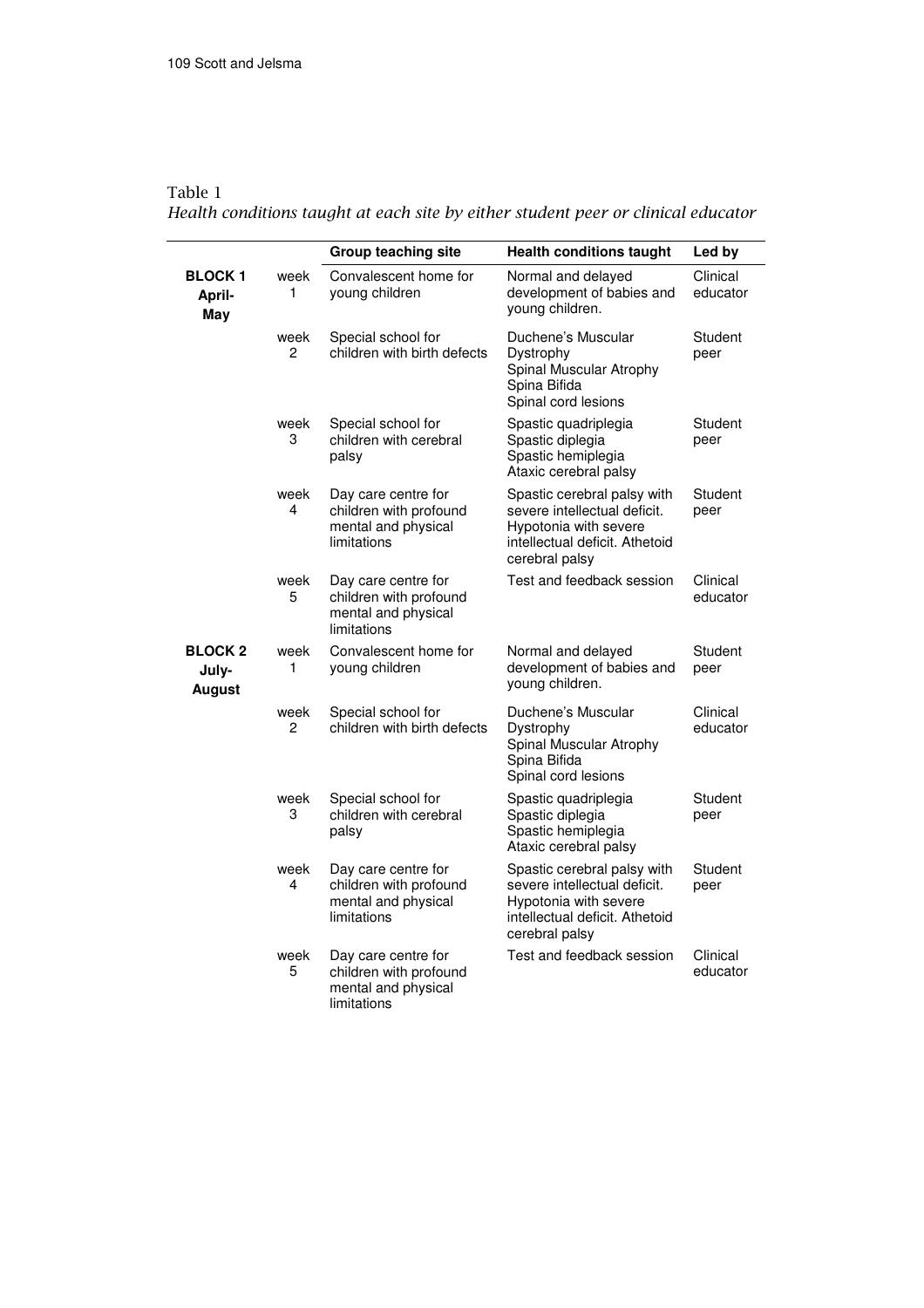The effectiveness of peer taught group sessions of physiotherapy students within the clinical setting: A quasi experimental study: 110

| <b>BLOCK3</b><br>September-<br>October | week<br>1 | Convalescent home for<br>young children                                             | Normal and delayed<br>development of babies and<br>young children.                                                                       | Student<br>peer      |
|----------------------------------------|-----------|-------------------------------------------------------------------------------------|------------------------------------------------------------------------------------------------------------------------------------------|----------------------|
|                                        | week<br>2 | Special school for<br>children with birth defects                                   | Duchene's Muscular<br>Dystrophy<br>Spinal Muscular Atrophy<br>Spina Bifida<br>Spinal cord lesions                                        | Student<br>peer      |
|                                        | week<br>3 | Special school for<br>children with cerebral<br>palsy                               | Spastic quadriplegia<br>Spastic diplegia<br>Spastic hemiplegia<br>Ataxic cerebral palsy                                                  | Clinical<br>educator |
|                                        | week<br>4 | Day care centre for<br>children with profound<br>mental and physical<br>limitations | Spastic cerebral palsy with<br>severe intellectual deficit.<br>Hypotonia with severe<br>intellectual deficit. Athetoid<br>cerebral palsy | Student<br>peer      |
|                                        | week<br>5 | Day care centre for<br>children with profound<br>mental and physical<br>limitations | Test and feedback session                                                                                                                | Clinical<br>educator |
| <b>BLOCK 4</b><br>February-<br>March   | week<br>1 | Convalescent home for<br>young children                                             | Normal and delayed<br>development of babies and<br>young children.                                                                       | Student<br>peer      |
|                                        | week<br>2 | Special school for<br>children with birth defects                                   | Duchene's Muscular<br>Dystrophy<br>Spinal Muscular Atrophy<br>Spina Bifida<br>Spinal cord lesions                                        | Student<br>peer      |
|                                        | week<br>3 | Special school for<br>children with cerebral<br>palsy                               | Spastic quadriplegia<br>Spastic diplegia<br>Spastic hemiplegia<br>Ataxic cerebral palsy                                                  | Student<br>peer      |
|                                        | week<br>4 | Day care centre for<br>children with profound<br>mental and physical<br>limitations | Spastic cerebral palsy with<br>severe intellectual deficit.<br>Hypotonia with severe<br>intellectual deficit. Athetoid<br>cerebral palsy | Clinical<br>educator |
|                                        | week<br>5 | Day care centre for<br>children with profound<br>mental and physical<br>limitations | Test and feedback session                                                                                                                | Clinical<br>educator |

#### **METHOD**

#### Design

The research design was quasi-experimental in that different teaching methods (peer vs. educator) were assigned randomly to each health condition for each clinical placement block. The order in which the different conditions were taught within each block was also randomised. However the group of students in each block was pre-existing. The primary dependent variable was the end of block test scores for peer vs. clinical educator teaching during the group sessions.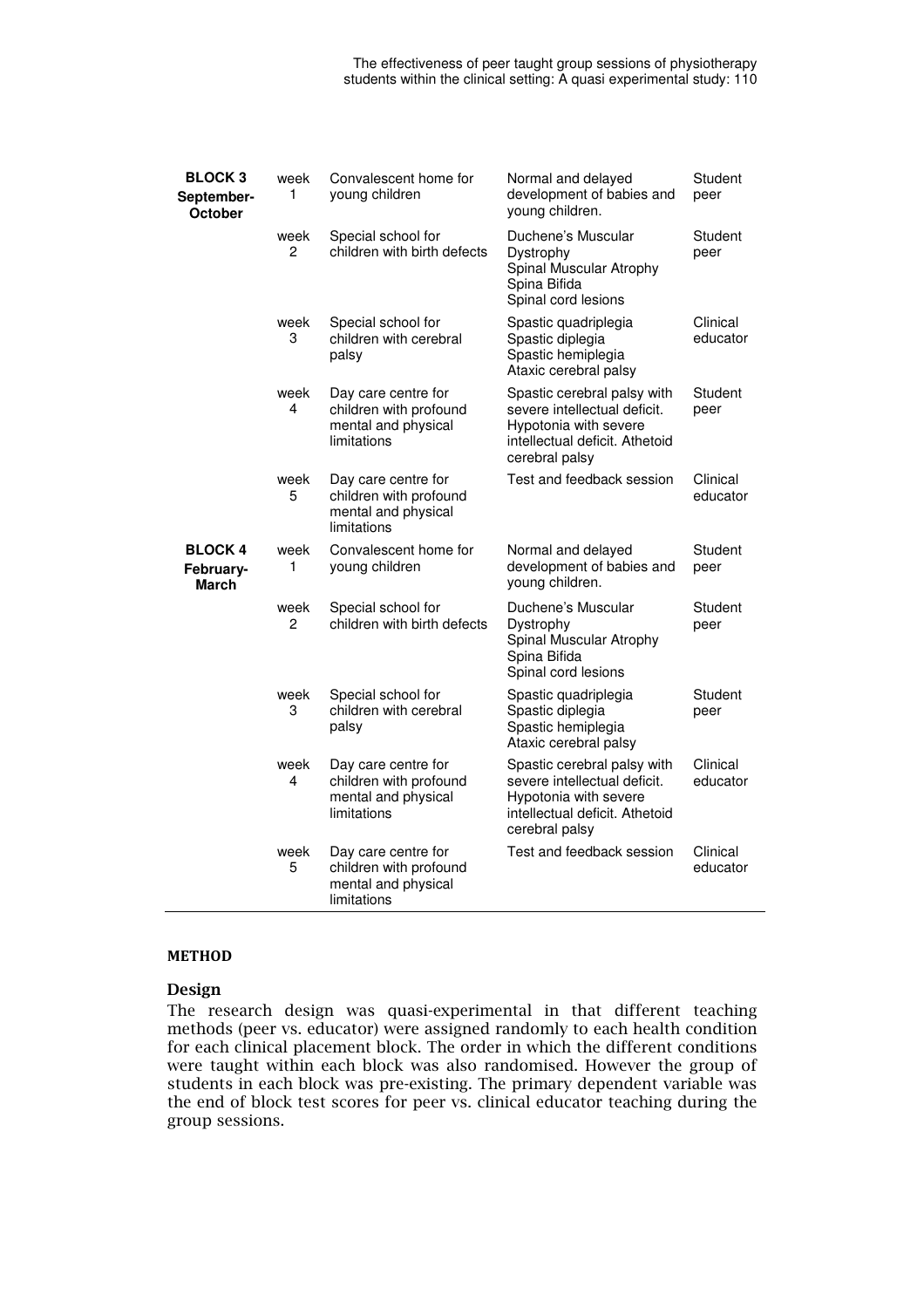#### Ethical considerations

Ethical clearance was obtained from the Ethics and Research Committee of the Faculty of Health Sciences, University of Cape Town prior to the commencement of the study (HREC REF: 157/2012). Informed written consent was obtained from the students to use their test scores and the results of the satisfaction questionnaire. Students were able to refuse permission for the use of their test score, in which case it was removed from the study with no negative consequences for the student. The test was compulsory as it formed part of the students' formative assessment, but no names were included; only the clinical site of the placement was recorded. To aid data analysis the test and satisfaction questionnaire were linked by a number, but the researcher did not know which number corresponded to which student. The results of the test were made available to the students for self-evaluation of competence. There was no risk to the students participating.

Any relevant and important content that was not covered by the students during their peer presentation was covered by the clinical educator after completion of the test so as not to compromise student learning.

#### Participants

Third year students based at a paediatric clinical placement between April 2012 and March 2013 were eligible to participate in the study. Students' test scores were excluded if they were repeating third year in 2013, if they missed more than one group teaching session, or if they were absent on the day of the test. Of the 38 eligible students, 36 students were included in the analysis (two were excluded because they had an examination on the day of the test). The test results of the students placed at the mainstream school in 2013 were included in the study, as they attended all group teaching sessions. They were included in the group of students who did not present.

#### Group teaching sessions

Students were required to participate in four weekly group teaching sessions during their five week clinical placement block (Table 1). Each session was held at a different clinical site and addressed different health conditions but was managed by the same clinical educator. There were between 9 and 11 students in each group teaching session. The number of students placed at each clinical site is shown in Table 2. More students were placed at the facility for severely disabled children than elsewhere.

A clinical educator led one of the four group teaching sessions in each block. The remaining three sessions were peer led, enabling a comparison between peer-taught material and educator-taught material in each block (Table 1). The clinical educator also taught at a clinical different site during each block, ensuring that there was no bias in the content taught by clinical educator teaching during the research study period.

Individual students were randomly assigned to a health condition to research and present to their peers during a group teaching session. However, some students did not present during their block, either because the clinical educator was assigned to lead the group teaching session at their clinical site or because they had a placement at the mainstream school (not shown in Table 1). The number of students presenting each health condition is shown in Table 3.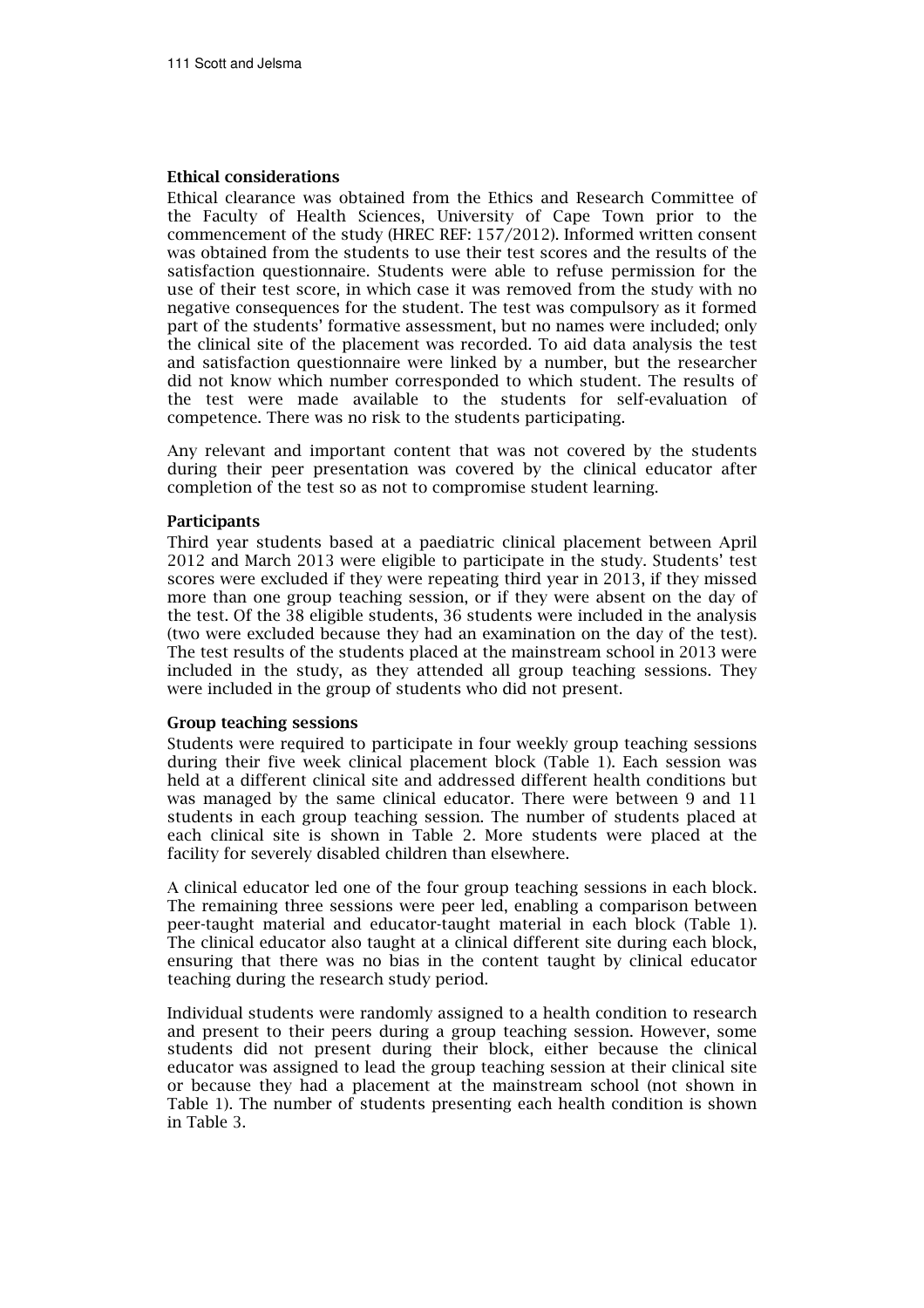Students were briefed on the need to include theoretical background to each health condition as well as aetiology, typical presentation, and any precautions necessary in the management of that condition. They were expected to use their own patients to demonstrate the physiotherapy assessment and management of each patient, ensuring that the presentation was contextually relevant. This was in line with the required outcomes for each block, as given in the students' clinical guidelines booklet. The presenting students were all encouraged to make use of teaching material such as posters, diagrams, and/or journal articles to supplement their teaching. .

#### Table 2

| <b>Clinical placement site</b>           | No. students | %     |
|------------------------------------------|--------------|-------|
| Convalescent home                        | 7            | 19.4  |
| Special school for<br>birth<br>defects   | 6            | 16.7  |
| Special school for cerebral<br>palsy     | 9            | 25.0  |
| Day care centre for severe<br>disability | 12           | 33.3  |
| Mainstream school                        | 2            | 5.6   |
| Total students                           | 36           | 100.0 |

#### Table 3

Total number of students presenting each health condition

| <b>Content</b>     | No. students | %     |  |
|--------------------|--------------|-------|--|
| Normal development | 5            | 13.9  |  |
| Birth defects      | 6            | 16.7  |  |
| Cerebral palsy     | 7            | 19.4  |  |
| Severe disability  | 9            | 25.0  |  |
| Did not present    | 9            | 25.0  |  |
| Total              | 36           | 100.0 |  |

#### Instrumentation

A test with 40 true or false questions was devised by the clinical educator who managed the group teaching sessions. The test was composed of ten questions for each of the four health conditions covered during the placement: normal development, birth defects, cerebral palsy, and severe disability (see Table 3). The test was designed to assess the knowledge the students gained during the group sessions, focussing on the students' ability to apply basic theoretical knowledge, clinical reasoning within the clinical context, and management of the health conditions presented. The test was sent to three paediatric lecturers within the physiotherapy division for expert review to assess its content and validity for third year level of learning. A pilot study was conducted on an earlier third year group prior to commencement of the study. The instrument was judged to have face and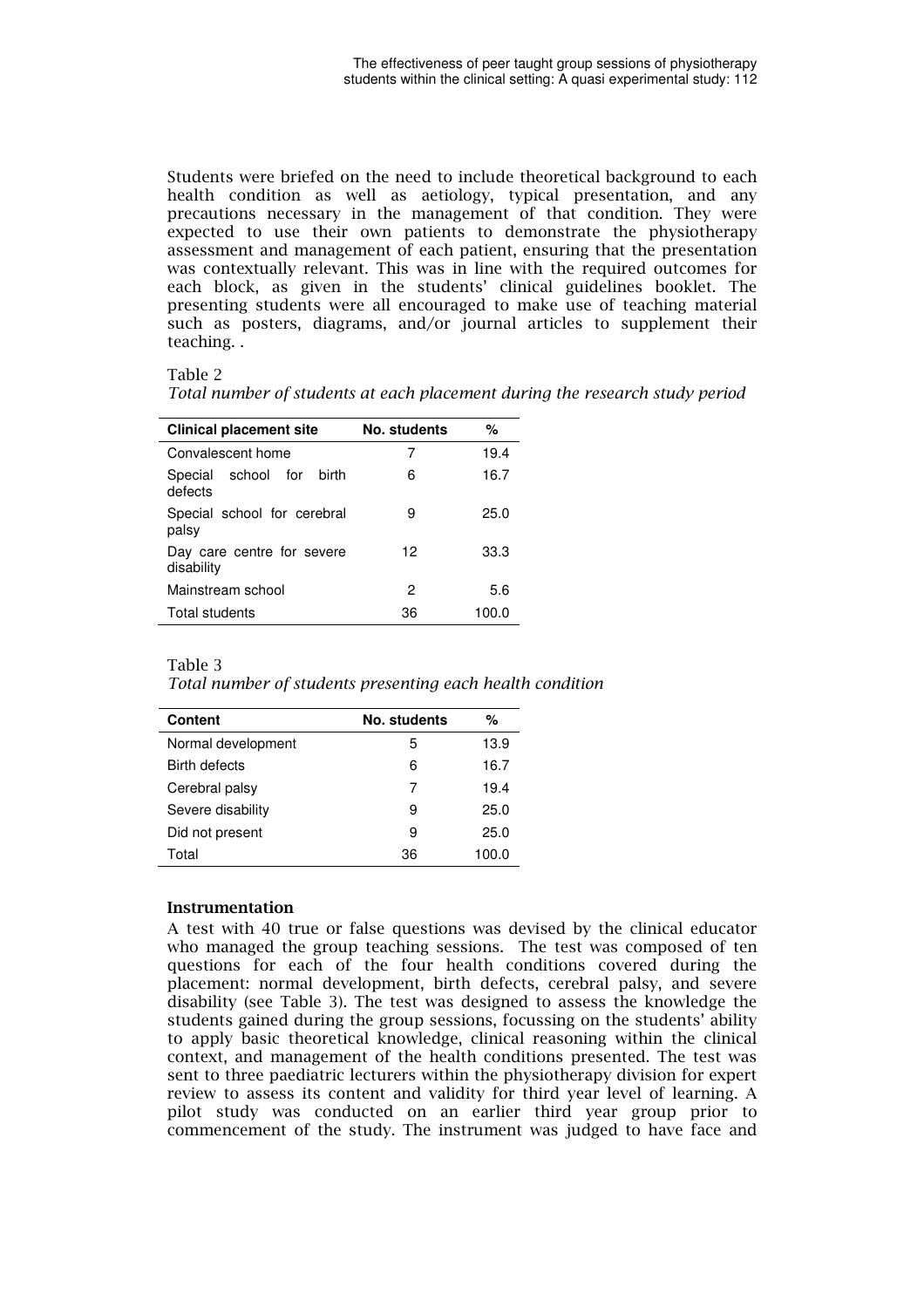content validity by the expert panel. The tests were marked by a third party, guided by an answer sheet who was blinded as to who had taught the content.

A questionnaire asking the students to rate their satisfaction for both peerled and clinical educator-led sessions was drawn up and administered with the test. The students were also asked to state their preference for either peer-led or clinical educator-led teaching in the small group sessions. See Figure A1.

#### Data analysis

The mean scores obtained by students for the sections taught by peers were compared with the mean scores obtained for the sections taught by the clinical educator using a dependent *t*-test (for each group of students the scores were from different sections of the test as each group had different health conditions taught by peers and by the clinical educator). A repeated measures ANOVA was used to establish whether there was a significant difference between the mean scores of the test sections taught by the student, by their peers, and by the clinical educator.

The Kolmorogov Smirnoff test was used to demonstrate whether scores for the different health conditions were normally distributed. A repeated measures ANOVA was used to determine whether there was a significant difference between the scores obtained for the different health conditions and a post-hoc Tukey test indicated where differences lay.

Descriptive statistics were used to present the results of the Satisfaction Questionnaire. The Sign Test was used to indicate the proportion of students reporting higher satisfaction with one teaching method.

#### RESULTS

The scores obtained for each section of the test and the overall test are given in Table 4. The scores were normally distributed. There was a significant difference between the scores obtained for the different health conditions,  $F(3, 105) = 13.93$ ,  $p < .001$ ). The differences lay between the severe disability and the other three areas ( $p < .001$  in each case).

Table 4

Mean scores obtained for each health condition of the test and the test overall  $(N = 36)$ 

|                      | <b>Maximum Score</b> | Mean | Minimum | <b>Maximum</b> | Std. Dev. |
|----------------------|----------------------|------|---------|----------------|-----------|
| Normal development   | 10                   | 5.9  | 3       |                | 1.6       |
| Birth defects        | 10                   | 6.0  | 3       | 8              | 1.3       |
| Cerebral Palsy       | 10                   | 6.6  | 3       | 10             | 1.7       |
| Severe disability    | 10                   | 8.1  | 5       | 10             | 1.4       |
| Total score for test | 40                   | 26.6 | 22      | 33             | 27        |

There was no significant difference between the scores of the sections taught by the clinical educator and those taught by peers ( $p = .29$ ). There was also no significant difference between the mean scores of the test sections taught by the student, by their peers or by the clinical educator,  $F(2,52) = 1.99$ ,  $p = .15$ .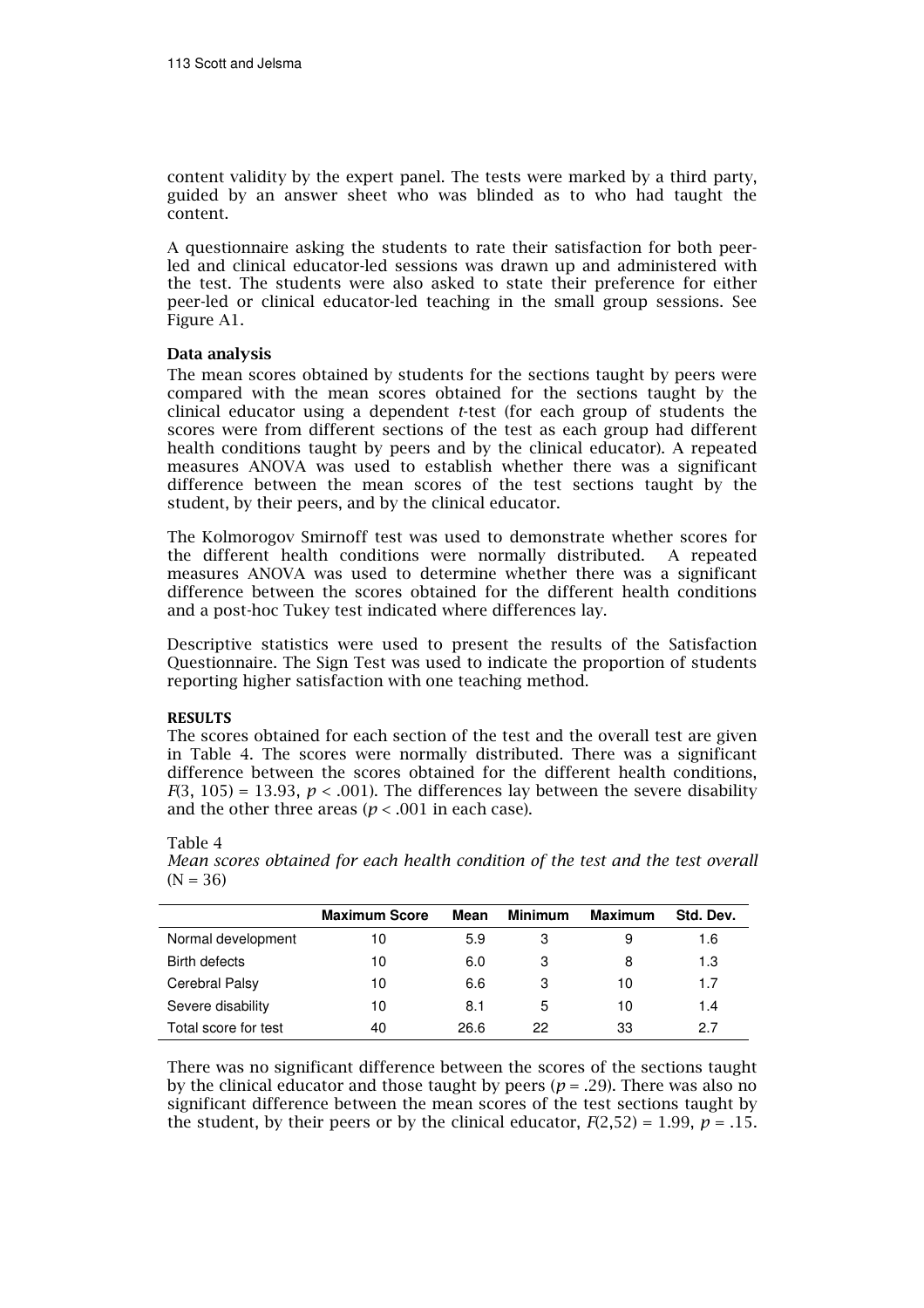However the mean score on the section presented and taught by the student was slightly higher than that of the sections taught by peers or by the clinical educator (see Table 5).

#### Table 5

Mean scores obtained on the sections for self taught, peer taught and clinical educator taught content

|                                            | Valid N | Mean | Min. | Max. | Std. Dev. |
|--------------------------------------------|---------|------|------|------|-----------|
| Score for own section taught               | 27      | 7.3  | -3.0 | 10   | 1.8       |
| Score for peer taught content              | 38      | 6.4  | 4.5  | -8   | 1.1       |
| Score for clinical educator taught content | 36      | 6.9  | 3.0  | 10   | 1.6       |

When asked to rate their satisfaction with peer teaching (median 4, range 3–5) and with the teaching of the clinical educator (median 5, range 4–5), a significantly greater proportion of students reported higher satisfaction with the teaching of the clinical educator (100% of non-tied scores,  $Z = 4.130$ ,  $p <$ .001.

#### **DISCUSSION**

The results indicate that all 36 students participating in the study passed the test overall and there were no significant differences in student test scores when comparing scores for peer taught content to scores for educator taught content ( $p = .15$ ). It would seem that provided the content is well structured and that teaching is contextually relevant, as it was in this study, the nature of the person presenting the information does not appear to be important. This is similar to the findings of other studies mentioned in the background section who also found there was no was no significant difference in outcome scores for peer-led or educator-led teaching sessions (Kemper et al, 2014; Perkins et al, 2002).

Although not statistically significant, the health condition taught by the student him/herself scored slightly higher than those taught by peers or clinical educator. Being the peer teacher should encourage the student to develop a deeper understanding of the content in order to convey this knowledge to their peers in a meaningful manner and to be able respond appropriately to questions from the group (Macauley & Billings, 2011), so the student should score higher in their own area. The students also spent more time during the block managing these conditions, so they should score higher in more familiar sections. This however was not significant. Further study is needed to explore whether the impact on learning of teaching peers is in fact greater than the impact of being taught by peers within a group setting.

The mean test scores were significantly higher ( $p < .001$ ) for the severe disability section, which covered health conditions similar to those at the cerebral palsy special school. Although the content was slightly different and the conditions were more severe with intellectual disability, there might have been some carry-over of information from the content taught at the cerebral palsy school. The health conditions were closely linked and the patients presented had similar functional limitations. The content taught in normal development seemed to be the most difficult to retain, with the lowest mean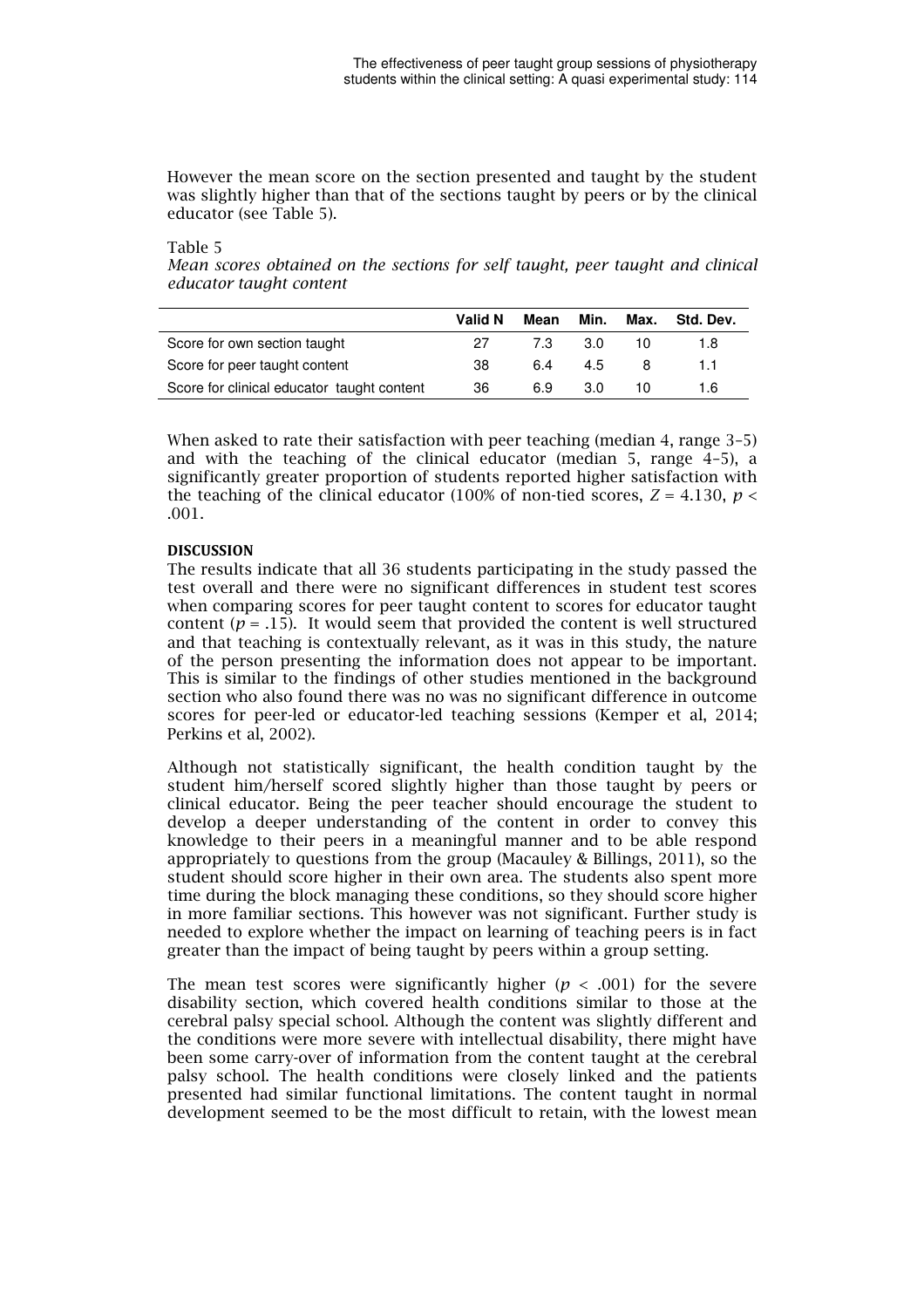score. This could be because this section required factual recall with regard to developmental milestones.

Despite the equivalence in outcome scores, students reported higher satisfaction with clinical educator teaching than peer teaching ( $p < .001$ ). This seems to imply that the students do not appear to have the same confidence in their peer teachers' abilities compared to the experienced clinical educator's abilities. A study by Bulte et al. (2007) reported a similar finding, but their study emphasised that the benefits of peer teaching and learning outweighed the lack of experience in the student teacher.

As one of the goals of clinical experience is to maximise student learning, it is pertinent to determine whether peer teaching is equivalent to educator teaching in a group setting and whether it can be used to increase students' clinical experience. The number of students needing clinical experience is increasing but key resources, such as clinical sites, educators, and finances, are limited. As discussed by Rodger et al. (2008), peer-led small group teaching could be a useful adjunct to clinical teaching. Previously, third year students at the University of Cape Town were only exposed to health conditions at one paediatric clinical site. This limited their experience of other paediatric health conditions. By introducing small group teaching at all four sites, clinical learning was expanded to include more health conditions. Because clinical learning was mostly peer-led, this method did not increase the work load of clinical educators

#### **CONCLUSION**

The choice of instructor, whether peer or clinical educator, did not have an impact on the outcome scores of students being taught in a small group in the clinical setting. There was a slight trend towards better outcome scores when the student was the peer teacher and it is suggested that the opportunities for peer teaching should be maximised, as the benefits have been well documented in the literature. The test scores were higher for the section on health conditions with severe physical and mental disabilities. It is possible that there was carryover of knowledge from other similar health conditions covered. Further studies need to be conducted to determine why students' preference was for clinical educator teaching, despite no significant differences in outcome scores.

#### **REFERENCES**

- Boud, D., Cohen, R., & Sampson, J. (1999). Peer learning and assessment. Assessment and Evaluation in Higher Education, 24(4), 413–426.
- Bulte, C., Betts, A., Garner, K., & Durning, S. (2007). Student teaching: Views of student near-peer teachers and learners. Medical Teacher, 29(6), 583–90. doi:10.1080/01421590701583824
- Delany, C., & Bragge, P. (2009). A study of physiotherapy students' and clinical educators' perceptions of learning and teaching. Medical Teacher, 31, e402–411. doi:10.1080/01421590902832970
- Ernstzen, D. V., Bitzer, E., & Grimmer-Somers, K. (2009). Physiotherapy students' and clinical teachers' perceptions of clinical learning opportunities: A case study. Medical Teacher, 31(3), e102–115. doi:10.1080/01421590802512870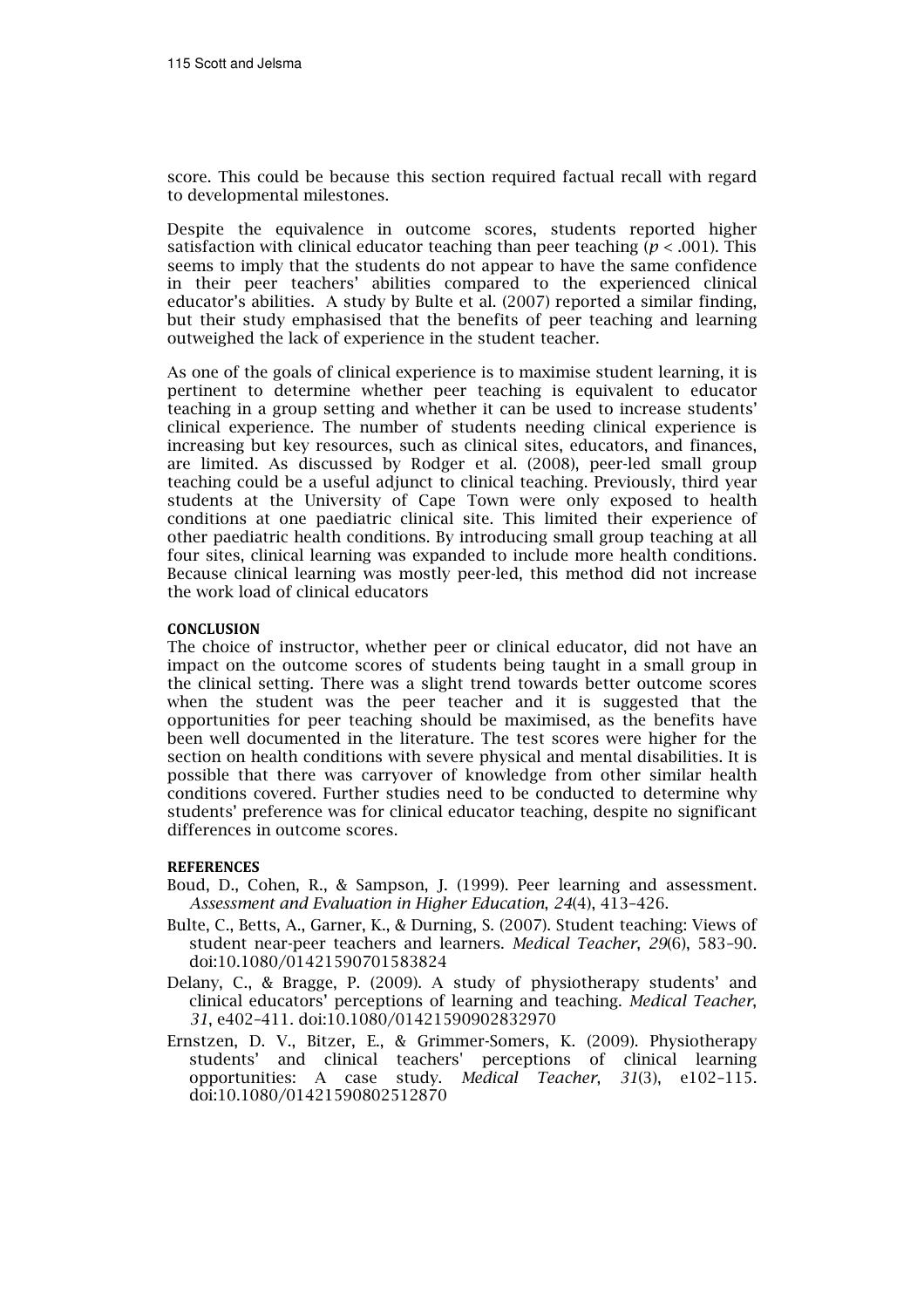- Kemper, M., Linke, J., Zahnert, T., & Neudert, M. (2014). [Peer Teaching and Peer Assessment are Appropriate Tools in Medical Education in Otorhinolaryngology]. Laryngo-Rhino-Otologie, 93(6), 392-397. doi:10.1055/s-0034-1370944
- Knobe, M., Holschen, M., Mooij, S. C., Sellei, R. M., Münker, R., Antony, P., … Pape, H.-C. (2012). Knowledge transfer of spinal manipulation skills by student-teachers: A randomised controlled trial. European Spine Journal, 21(5), 992–998. doi:10.1007/s00586-011-2140-8
- Lekkas, P., Larsen, T., Kumar, S., Grimmer, K., Nyland, L., Chipchase, L., … Finch, J. (2007). No model of clinical education for physiotherapy students is superior to another: A systematic review. The Australian Journal of Physiotherapy, 53(1), 19–28.
- Macauley, R., & Billings, J. A. (2011). Teaching small groups in palliative care. Journal of Palliative Medicine, 14(1), 91–95. doi:10.1089/jpm.2010.0215
- Moore, A., Morris, J., Crouch, V., & Martin, M. (2003). Evaluation of physiotherapy clinical educational models. Physiotherapy, 89(8), 489–501. doi:10.1016/S0031-9406(05)60007-7
- Morris, J., & Stew, G. (2007). Collaborative reflection: How far do 2:1 models of learning in the practice setting promote peer reflection? Reflective Practice, 8(3), 419–432. doi:10.1080/14623940701425220
- Perkins, G. D., Hulme, J., & Bion, J. F. (2002). Peer-led resuscitation training for healthcare students: A randomised controlled study. Intensive Care Medicine, 28(6), 698–700. doi:10.1007/s00134-002-1291-9
- Rodger, S., Webb, G., Devitt, L., Gilbert, J., Wrightson, P., & McMeeken, J. (2008). Clinical education and practice placements in the allied health professions: An international perspective. Journal of Allied Health, 37(1), 53–62.
- Secomb, J. (2008). A systematic review of peer teaching and learning in clinical education. Journal of Clinical Nursing, 17(6), 703–16. doi:10.1111/j.1365-2702.2007.01954.x
- Steinert, Y. (2004). Student perceptions of effective small group teaching. Medical Education, 38(3), 286–293. doi:10.1046/j.1365-2923.2004.01772.x
- Stevens Joanne, B. Z. R. (2008). The peer active learning approach for clinical education: A pilot study. The Journal of Theory Construction & Testing, 13(2), 51–56.
- Strohschein, J., Hagler, P., & May, L. (2002). Assessing the need for change in clinical education practices. Physical Therapy, 82(2), 160–172.
- Ten Cate, O., & Durning, S. (2007a). Dimensions and psychology of peer teaching in medical education. Medical Teacher, 29(6), 546–552. doi:10.1080/01421590701583816
- Ten Cate, O., & Durning, S. (2007b). Peer teaching in medical education: Twelve reasons to move from theory to practice. *Medical Teacher, 29*(6), 591–599. doi:10.1080/01421590701606799